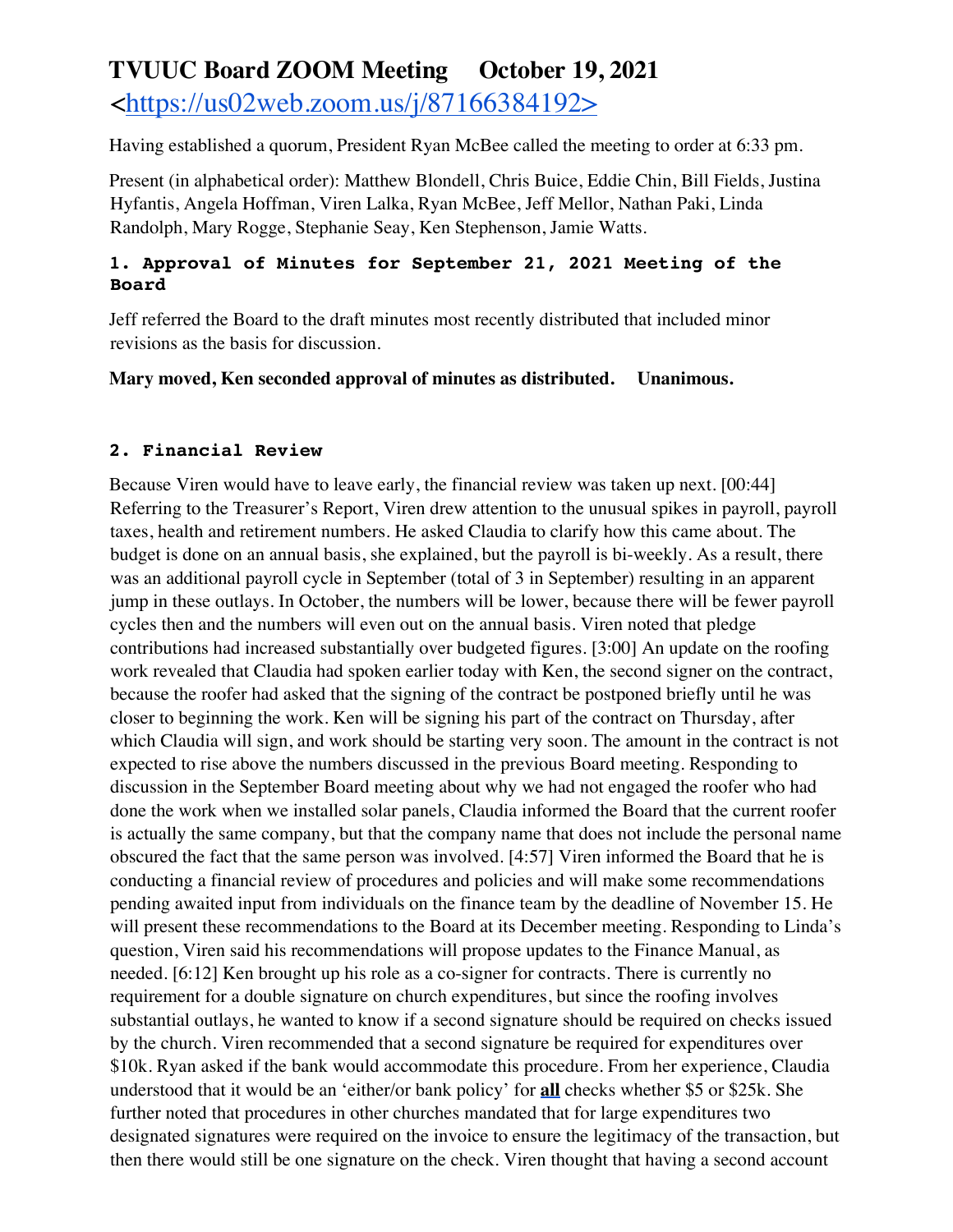specifically for large amounts would unnecessarily complicate accounting procedures, but reminded the Board of the advisability that having a second, backup, signatory would help in the case that the first signatory were on vacation or otherwise unavailable. [10:18] Claudia agreed to ask the bank about authorizing a second person to sign checks on behalf of the church and could report back to the Board, in case action is required before its next meeting. Robby McMurry had been a second authorized signatory, but is no longer. Viren is not so authorized. [13:47]

#### **3. COVID Survey Request**

The next matter before the Board involved a request to make public the results of the survey of church members regarding opening of the church for a wider range of activities. This would include the full responses by members to the open-ended questions on the congregational survey. Ryan invited Stephanie Seay to address the Board on this topic in response to her email to the Board, which was specifically requested to be included in these minutes: [14:20]

"Hello again, Ryan -- and thank you for the details on the upcoming meeting.

In response to your points on the survey results, on the outdoor service risk levels I see a different set of numbers. A majority indicated they are comfortable attending outdoor services at our highest risk categories. Ninety-seven of 128 respondents said they would be comfortable gathering outdoors while the region's risk level sits at High, Very High and Severe: 58, or 45.3% at High; 24, or 18.8% at Very High; and 15, or 11.7% at Severe risk.

These answers on outdoor services, plus the fact that the survey itself was flawed in its design and thus yielded problematic data, lends itself to the release of the full results, including the open-ended responses with names redacted, which I am requesting.

The flaw I refer to is that respondents to the survey were able to choose multiple levels of risk in the matrix questions regarding willingness to gather. As such, if respondents chose to reply that they would gather outdoors, for instance, at High, Very High or even Severe risk, they would also logically have chosen all or at least some of the other risk categories -- since they would also be willing to meet during periods of lower risk. Thus, the lower-risk numbers were almost certainly inflated.

In fact, on the question of outdoor services alone, a whopping 260 responses on risk level were recorded, when there were only 128 unique respondents.

Our current TVUUC framework would allow outdoor services today, yet we refuse to offer even that. This issue is one I highlighted in my letter to the Board on August 30. I am frustrated that we have let half the year of seasonable weather, May through the present, pass by with no opportunity to creatively gather regularly for Sunday morning services outdoors, before or after the broadcast of the pre-recorded service. We chose business-as-usual instead and missed a valuable opportunity for those who desired to gather safely in-person to reconnect and heal. Now we sit at the threshold of colder weather when gathering outdoors becomes problematic. I understand that this responsibility of how services are conducted (rather than if) sits not with the Board, but with the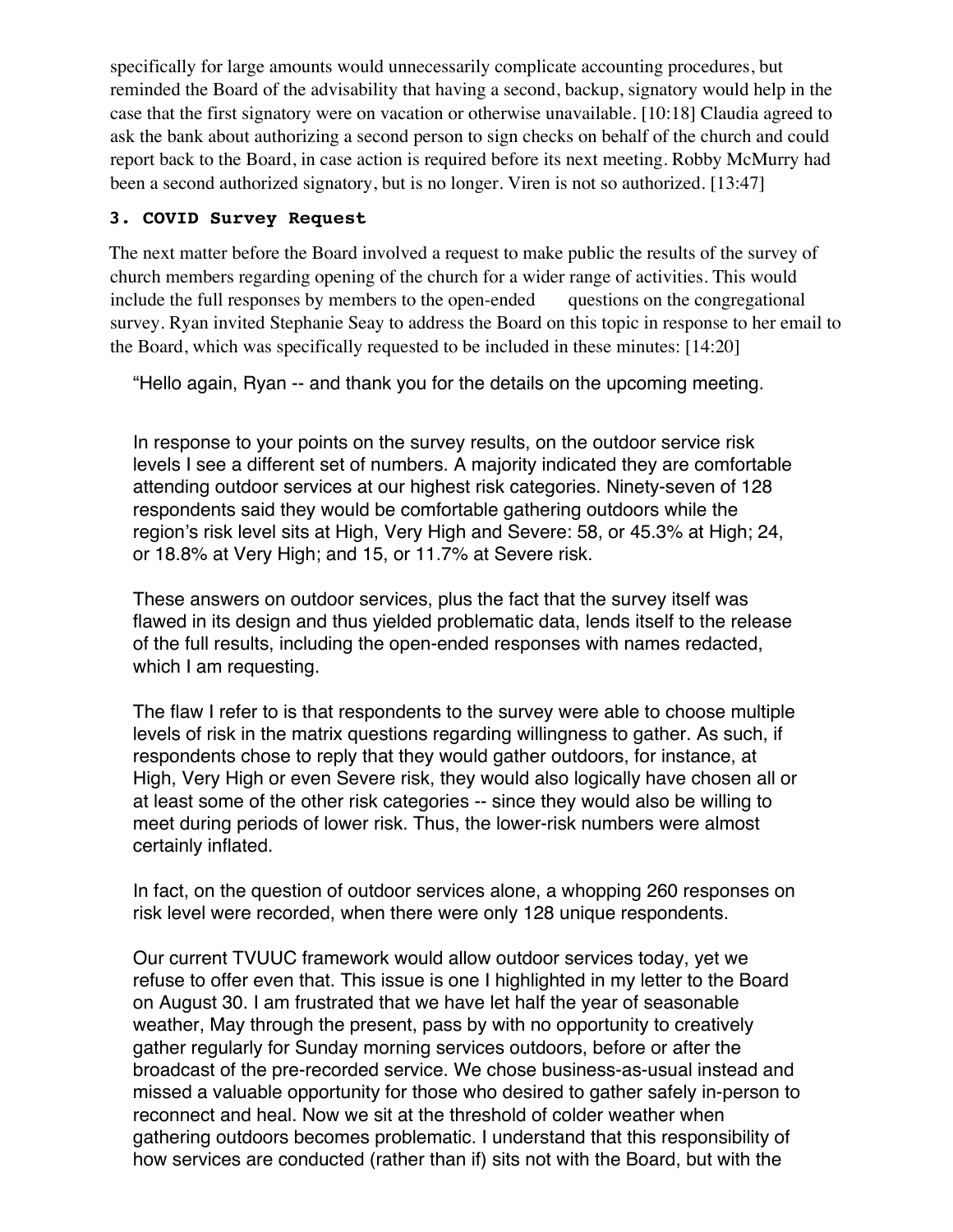executive team and the worship committee. So thank you for listening as a Board member to my diatribe again on this topic.

I am proud that the survey results reveal a vast majority of us are wholeheartedly adopting the safeguards of vaccination and mask-wearing to protect ourselves and others. I was thrilled to see TVUUC host a vaccination clinic, and I am grateful to the staff who supported the event. Overall, our TVUUC community is a safer space than elsewhere in the region. This needs to be recognized and incorporated into our decision-making for reopening. It is fine to quote regional vaccination levels, but I repeat -- we as UUs have adopted vaccines and maskwearing far beyond the general population and this fact needs to be considered.

On the question of feedback regarding resuming services, you mention speaking to friends and receiving feedback from folks who attend virtual events. I suggest one more source for your consideration. In the TVUUC Members and Friends group on Facebook, a post by Bill Fields on September 29 regarding the worship survey results has generated 41 comments so far; the most recent was three days ago. I recommend the Board and the executive team read those comments. They are on the whole well reasoned and worth your time.

We face the prospect of a diminished community the more we delay our reopening. Even when we do reopen, it will take time to regain interest and trust. I have served this congregation proudly for 20 years as a teacher, as mentor and advisor to elementary, middle- and high school youth, on planning and hosting events for both youth and adults, cooking, cleaning, gardening, fundraising, as a chaperone for some rather adventurous lock-ins and youth group trips to neighboring congregations and The Mountain, in the heavy lift of healing when our congregation was physically attacked, serving proudly on the RE, ministerial evaluation, endowment fund and other committees, and working in the office as an administrative assistant for nearly a year. I'm still here, and I am ready to engage in the long work it will take to rebuild our community. Those who believe in science and have embraced vaccination and mark-wearing and are willing to gather safely are an asset to the church, not a problem to be managed or derided as angry people.

Here's a final thought -- how about we establish a Reopening Task Force? Or rename the CTF? Would love to give people some hope, especially as our days shorten into the winter and the holidays approach.

Thank you again, Ryan, for engaging in meaningful discourse on this topic. It is a difficult time to be leading the Board and your service is highly valued, even moreso when we don't see eye to eye. That willing engagement is at the heart of being UU. I look forward to attending the virtual Board meeting this week. I'm also open to a phone call any time at 865-604-3384. And if you ever want to meet in person, I'll buy you a beverage of your choice and we can sit outside. I'll bet we both have some interesting stories to tell, and I'd love to hear yours.

Best, Stephanie"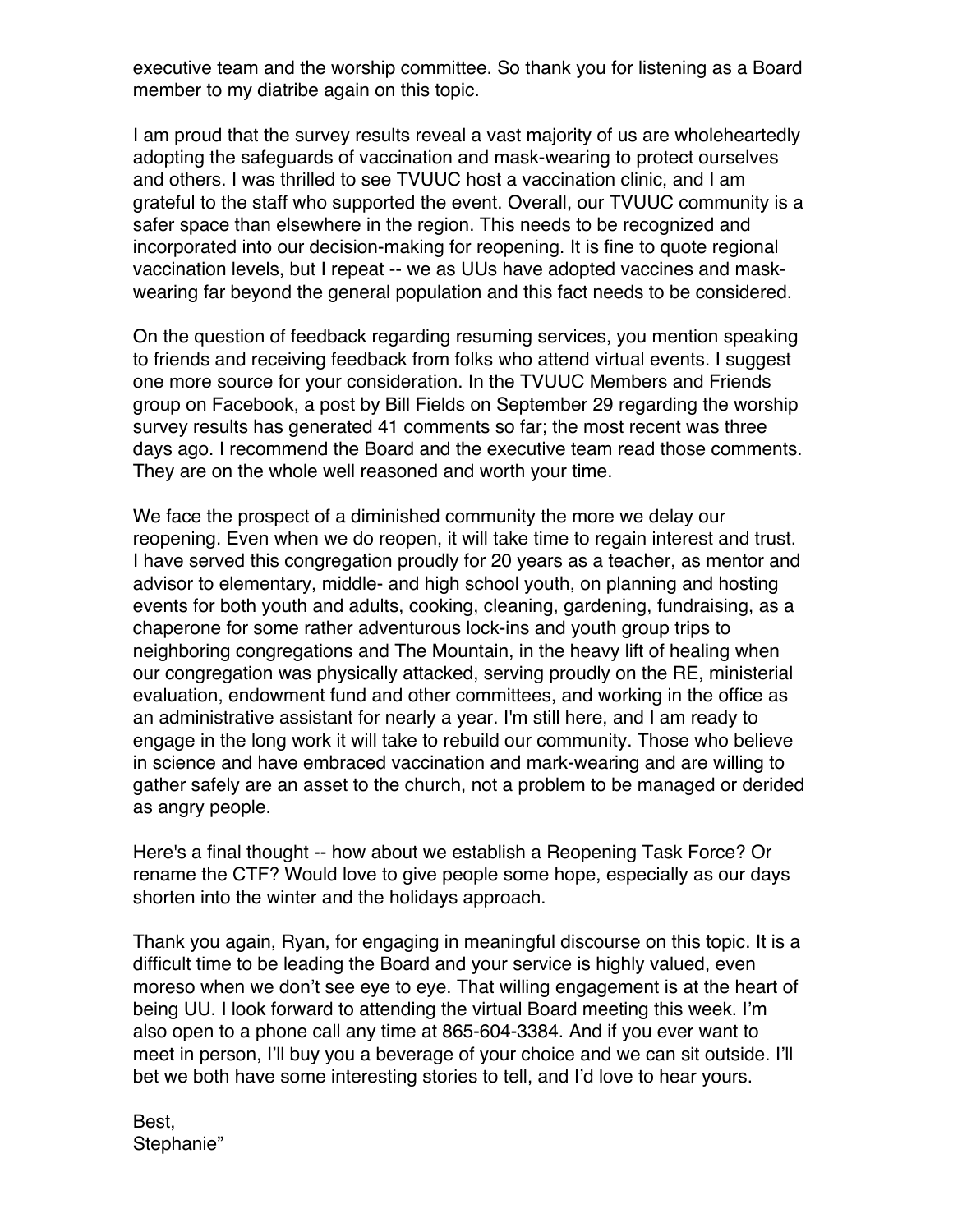Stephanie began by thanking Ryan and the Board for conducting the survey and the opportunity to talk about the issues from her perspective and expressed her willingness to answer questions at the conclusion of her remarks. In what she termed an unaccustomed role for speaking out on issues at church, she wanted to call attention to others in the congregation who do not feel comfortable in reaching out or asking for help and support from the Board or Caring Committee in the situation imposed by the COVID pandemic. With permission from another congregant, she shared that woman's situation whose mother was afflicted with COVID at a care facility in another state and the difficulties she had communicating with her mother in dire distress. This person did not speak with anybody at church about her situation, but felt that simply being able to commune with other church members on Sundays would have provided great solace. Stephanie said that she was motivated by this story to see from the survey results if there were others in need of the support a church opening and/or other initiatives might provide. [17:56] The quantitative portion of the survey does not reveal this information valuable to our community, but does reveal that as a congregation we are overwhelmingly vaccinated and ready to employ other necessary precautions to protect others. She believes that the construction or filling out of the survey might have skewed the results. For example, filling out the survey by one member of a household could mask the fact of multiple household members each with differing needs. Alternatively, if each member of a household filled it out, that might also have resulted in a shifting of statistical results. Release of the comment part of the survey might provide a fuller picture of our situation and members' needs that might otherwise go unnoticed or unheeded. Because of our high rate of vaccination and widespread commitment to additional measures, she asked the Board to consider if we had given enough weight to these facts in formulating our policy of opening the Church. In conclusion, she said "We miss the Church!" and asked "Does the Church miss us?" in reclaiming and restoring the fraying sense of beloved community we have suffered in the pandemic. In conclusion she thank the Board for listening and asked that we give our members an increased sense of HOPE. [24:00] In further discussion, she expressed a concern for the varying needs and risk tolerances of individual members and households and how that might help adjust the procedures and guidelines for re-opening. The matter of live-streaming and the capabilities of the camera system being installed was discussed. Claudia outlined that the camera system currently being installed was quite unobtrusive. Two wall-mounted cameras over the exit signs can rotate, but do not swing out in the room space are capable of zooming in on the speaker at the pulpit or pan over to the members on either side of the sanctuary, with broad or narrow view as desired. Additional cameras could be added to the system as desired. [28:50] Ryan asked Angela Hoffman of the COVID Task Force (CTF), who was participating from out of state, to review how the survey was put together and how the results came in. Angela constructed the survey, summarized the data and drafted the report to the Board. [29:44] The formal request for a survey came on September 1. The survey draft was completed by September 10 and was circulated for further input to the Foothills congregation and Catherine Loya, who provided many of the open-ended questions. The survey was then distributed for 10 days of data collection (September 11-19). Ten day turnaround for surveys is pretty fast, but an remarkably high number of responses (128) came in. On the risk level question, the directions specifically asked that checkoffs at every level be completed, so that the gradation of responses to various risk levels could be accurately assessed. Seven people checked off that they were comfortable attending indoor services with protective protocols in place at risk level SEVERE. At VERY HIGH, only 8 said they were comfortable with indoor attendance. This was assumed NOT to be aggregate (i.e. 15 Yes @ VERY HIGH), but simply 8 Yes @ VERY HIGH  $(=7+1)$ . These uncertainties are inherent in surveys not conducted in person. As the risk level decreases, the number of people ready and willing to attend rose. These risk levels were chosen because they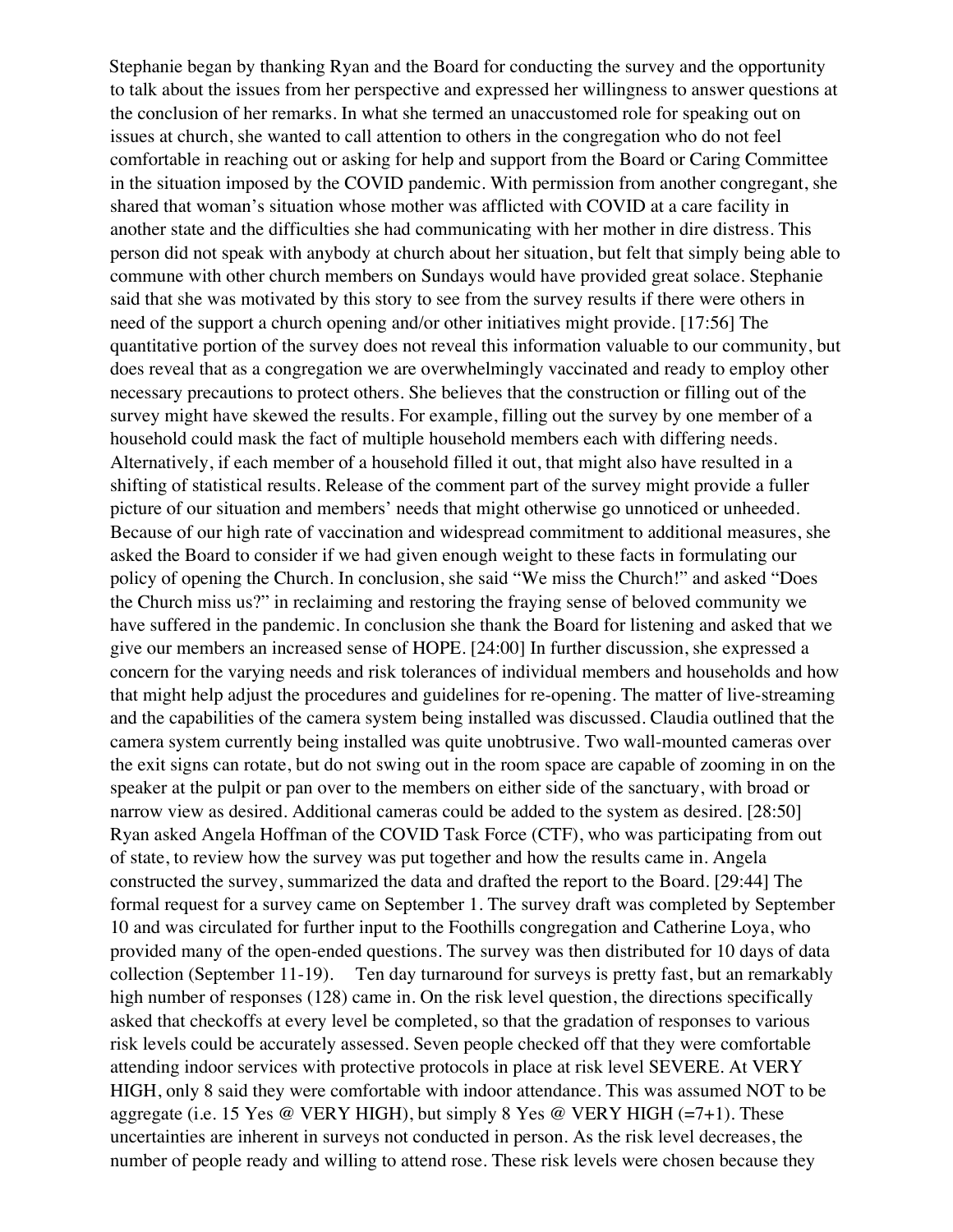mirror (A) the five levels the  $\leq$  covidactnow.org website uses, (B) the levels used in UUA guidelines. Whether a single household may have responded as one unit or as individuals could not be controlled under the time pressure. [34:00] Even given the fact that those producing the survey are unpaid volunteers lacking professional survey construction expertise working under the Board direction to produce a survey, Angela expressed confidence that the survey reflected substantial reluctance among the congregation at the current (VERY HIGH) risk level in Knox County. She observed that the actual question before the Board is not whether the survey was flawed in some way, but rather the Board decision of whether the qualitative responses should be released to a broader population or not. [36:19] Ryan added that the Board was not specifically guided by the statistical responses of the members: i.e. "If the majority says LOW is necessary to re-open, then LOW would automatically mean re-open" but rather "How do we allocate our resources to serve the most members?" Under these circumstances he interprets the breaking point between **majority are comfortable** and **majority are not comfortable** with opening to be critical. The survey indicates that a majority of the congregation are not comfortable with opening at the current risk level. The matter of the confidentiality of qualitative responses was stated on the survey as follows: "Only those on the Board and COVID-19 Task Force will have direct access to the survey results, and all responses will be stripped of names and other identifying information before being shared beyond those groups." [38:30] Chris added that the results reflect that the congregation was comfortable with attendance as a HIGH level of risk, but not VERY HIGH or SEVERE. At this moment, community risk level is VERY HIGH, but moving rapidly toward HIGH. At the date of the survey, community risk level was SEVERE. The plan is to move to open the sanctuary for vaccinated at HIGH. [39:00] Jeff recalled Angela's remarks, that, even when stripped of names, the responses still could be attributed to individuals, so the matter of confidentiality remained important. Stephanie repeated that she wasn't interested in complete release of the results, but rather in addressing the needs of some members that may be hurting and release of just that information for the purpose of addressing that segment of our congregation. Chris noted that if a pastoral care need is seen in the responses or becomes evident by other communications, the church responds to these needs and even initiates contact under certain circumstances. [41:20] "In truth, everybody in the church is suffering and often in very different ways and in connection with the pastoral care group is trying to create different ways to respond to the various needs." [42:00] Bill Fields then was recognized to address the Board. He began with these issues. (1) "To what degree is the survey used to determine what the Church will do?" The vaccination rate for the community at large  $(\sim 52\%)$  and the church  $(\sim)97\%$ ) are radically different. No single survey question asked "Are you willing to come to church with mask, etc." (2) The survey seems weighted toward asking about families with children. Because we have no control over when kids can be vaccinated, this shifts the way we decide to open. (3) His and others' remarks on the members and friends apparently were characterized on the CTF meeting as "angry." He wanted to stress that people are not angry, but are hurting because they miss their church. People are leaving the church or believing there is no place for them anymore. He believes we may lose a shared sense of belonging, trust and a sense of caring. As a caretaker in a nursing home, he acknowledges that he has been outspoken, but he has been at work every single day long before there was even talk of a vaccine. He believes we can and should find a way to move on and institute procedures that permit that, as he has had to do in his daily work life in a world that will always have COVID in it. The church must find a way to serve those who desperately want to go back to church. [46:46]

Bill requested that this Facebook thread be included in the minutes saying 'as it is the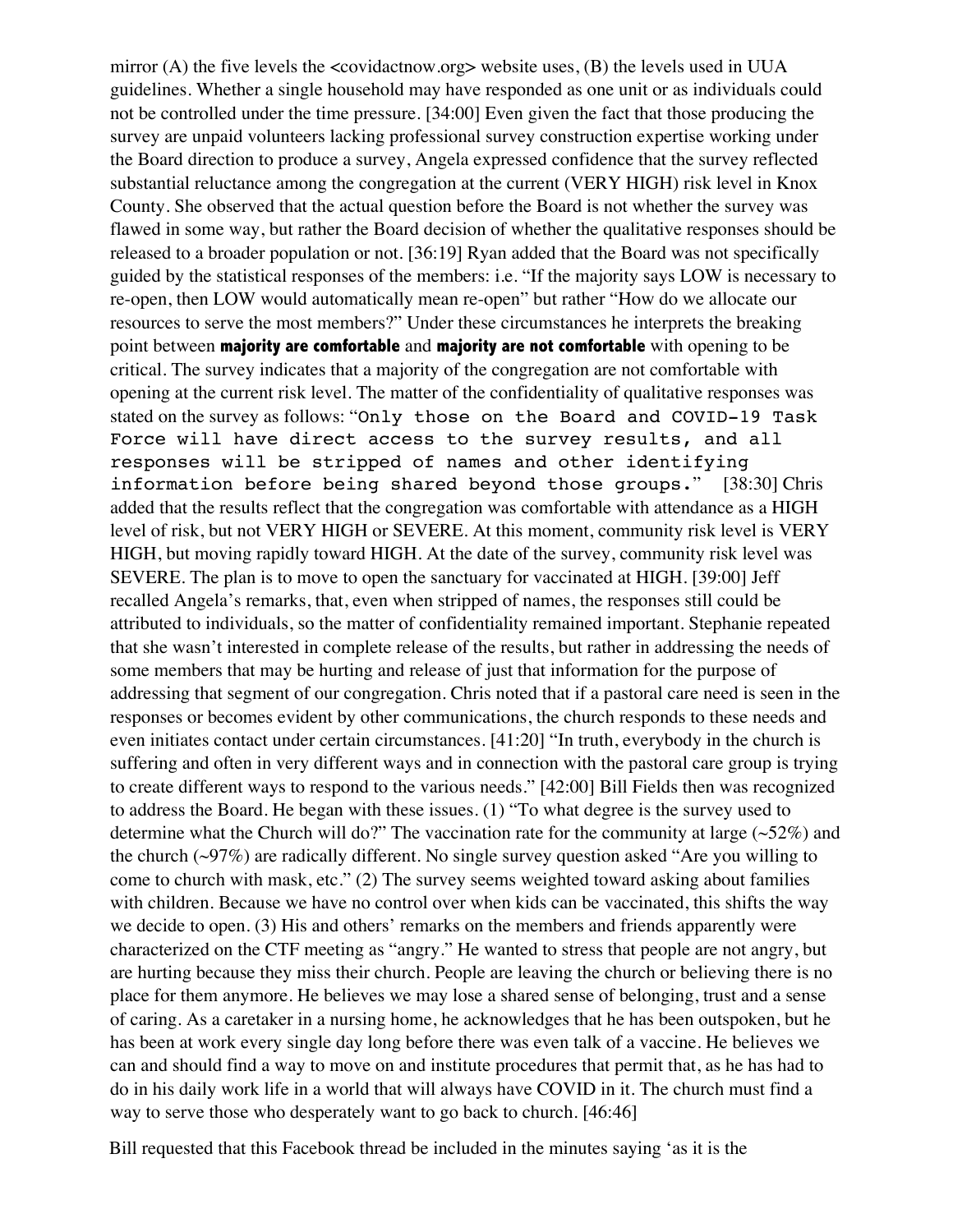# **THREAD OF A TVUCC CONVERSATION ON REOPENING CHURCH BEGINNING SEPT 29, 2021 to OCTOBER 17, 2021**

Names of participants are highlighted. Not all entries were dated other than the week of time posted at end of post.

# **Bill Fields**

September 29 21 ua08stl0 r8:4e14d PM ·

I appreciated getting the new guidance for reopening today and the results of the reopening survey. I do have a couple of questions about the guidelines. I did see the web links and am familiar with most of them. Are we using a combination of all the sources or is there one specifically we are relying on? And I wonder how the vaccination rate plays in with TVUUC as the Knox county rate is just under 60% while if I added right from our survey about 97 % of eligible folks at TVUUC are vaccinated. (Which is wonderful!) My other question is about the format of the services. I noticed that for "Very High" and "Severe" the term "streamed online" is used for the service format. I don't know the nuances of the various types of technology but does that mean pre-recorded and on YouTube as it has been for the last 18 months or so? I know that when the plan was to open on Aug. 15 that included live streaming services from the sanctuary rather than the recorded services for folks who didn't feel comfortable coming into the church. I know the necessary equipment was to be purchased and ready by that August date. Does streaming mean the services will be held in the church on Sunday morning but without a "live audience" so to speak and live streamed or that they will continue to be pre-recorded. And if "streaming" does mean they are continuing to be pre-recorded is the other not a possibility? Since I presume we have gotten the equipment can we not put it to use now? It would allow for church service on Sunday morning in real time which is certainly one step closer to being "regular" church. Thanks and thanks for the reports!

# **Angela Hoffman**

Hi, Bill – Thanks for your post and for your questions. I can respond on behalf of the task force to most of your query, and Nick Potter has also provided some input, which I've incorporated into my response below.

For the reopening guidance chart, we used the community risk levels described by CovidActNow, and our recommendations under each of those levels are a synthesis from multiple sources (all listed in the intro piece). Of the different recommendation models, ours most closely mirrors that provided by UUA.

Regarding vaccination rates, you're absolutely right that TVUUC members are doing great on that front! We, too, were really encouraged by the survey results. Because the task force is also looking at county-level data, though, we're also considering vaccination rates among those eligible by age group for the entire population, not just our congregation. Our policy regarding risk level triggers of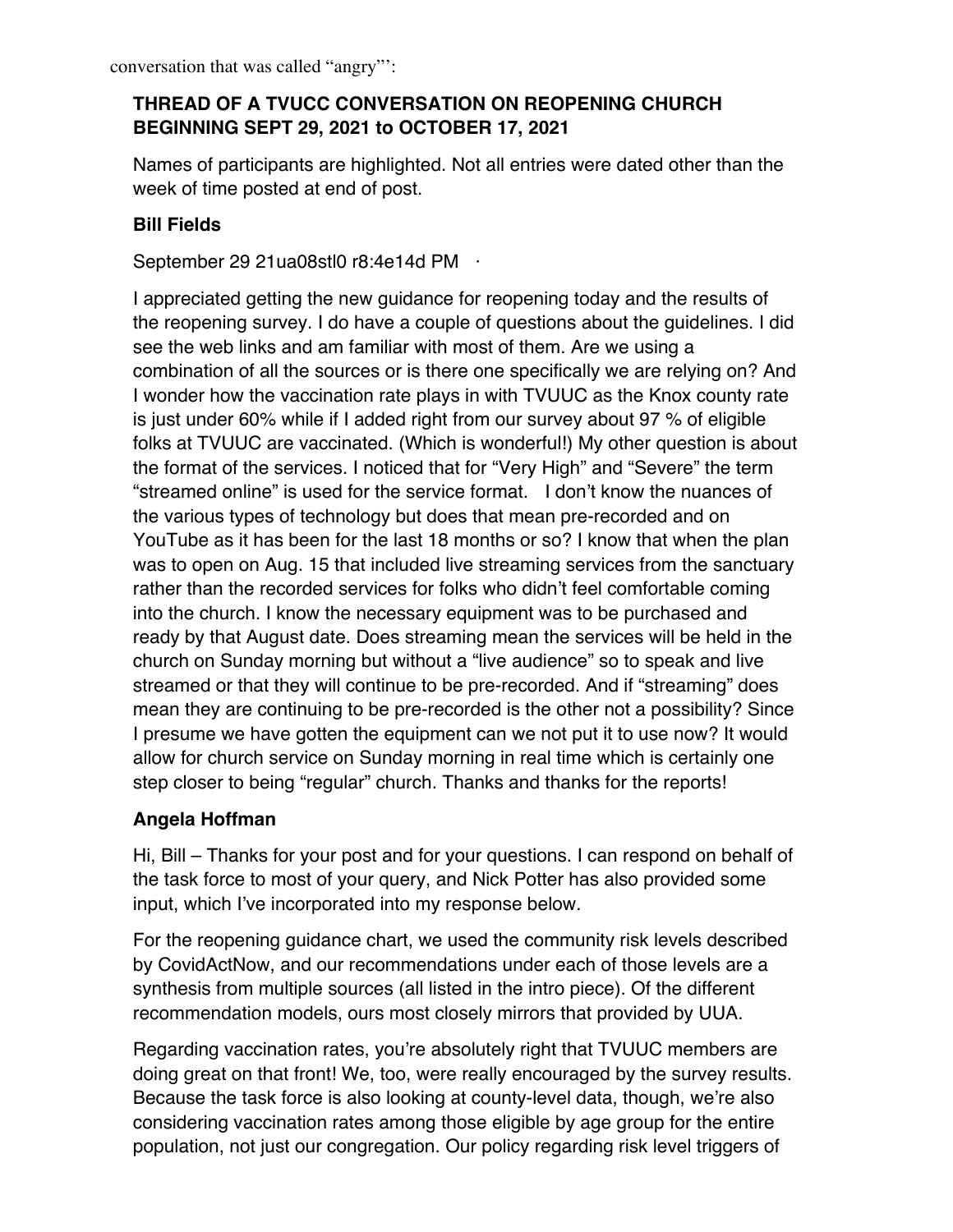moving from \*requiring\* vaccination to only \*recommending\* vaccination was crafted with this in mind, in that there's a range in vaccination status locally. Vaccination rates and availability did actually encourage us to be more liberal with reopening recommendations when compared to our previous model from December 2020. For example, under that guidance (which we have now sunset), we didn't recommend any indoor, in-person worship options until we entered the Low risk category, but we are now allowing that at the High category for vaccinated folks and at Medium for the general population. We also added options for outdoor worship gatherings at any risk level, which hadn't been included before.

Regarding streamed services, that language was intentionally left open to allow for either live or pre-recorded services. That decision is left up to the discretion of staff, and they or the worship committee should be better able to answer your questions about available technology and what plans they have going forward for services during Very High and Severe risk levels.

If there's anything else I can clarify, please let me know. Otherwise, thanks again for your questions and for your continued engagement on this issue.

#### **Best,**

#### **Angela Hoffman**

#### **Bill Fields**

Thanks Angela (and Nick). I appreciate what you're saying. Certainly, the Knox County positivity rates are important as TVUUC draws most of the membership from Knox county (but not all Walter and I being case in point). All those local and regional numbers and trends are important. We use the same data at work but admittedly we use it differently. It determines HOW we are open not IF we are open. And that's what I keep coming up against when I look at the guidelines and the survey. While community metric are important, the fact is the real community in question is the TVUUC community. You have a survey that says that community is 97% vaccinated. You also have that same survey saying that 68 % are comfortable going to outside services and 52% to indoor. Admittedly, you have to come at those numbers sideways because they're imbedded it the larger question of whether kids getting a vaccine is an issue. There was not a simple question saying are you, with proper precautions, ready to come to an indoor and/or outdoor services right now. Which would have gotten to the heart of the matter. In any case, it seems to me the survey of our TVUUC community is the one which should take priority. It says over half the folks are ready to come back to an in-person service. Despite that and despite what may or may not happen in the larger community, it appears staying closed for the foreseeable future is a done deal. We got a card today telling us that the auction this year would be online again and the party by Zoom. That says we are again already not planning to be open for an in-person activities in December which would mean there would again be no in person Christmas Eve Service. Already we're projecting a three month future of being closed. I'm left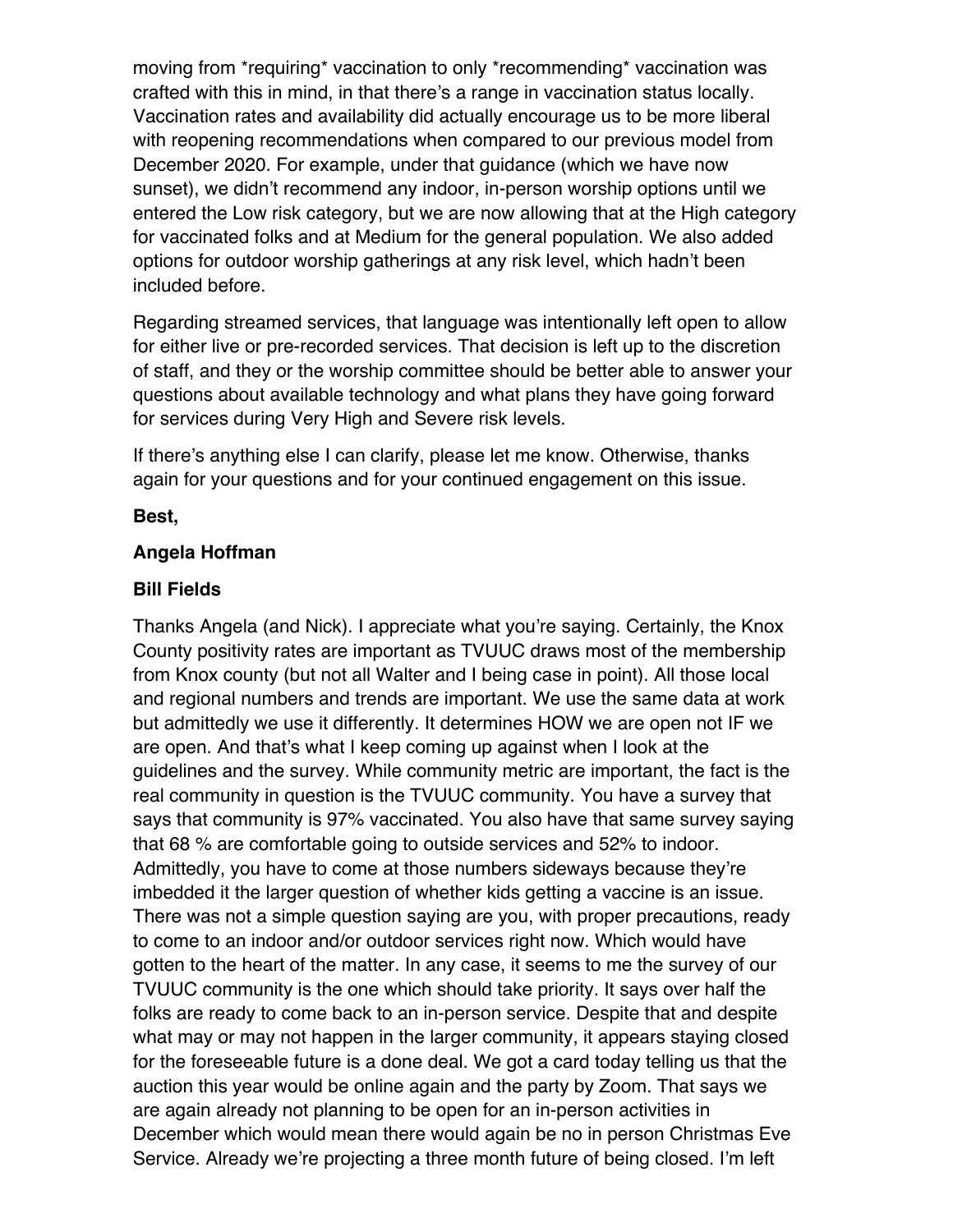with my same perpetual question. When? When can those of us who are ready to go back to church have the opportunity to do that? If we can live stream why don't we live stream? Even if we live stream badly. If 97% of the congregation is informed and aware and responsible enough to get vaccinated surely if we simply offer a service in the church on Sunday morning and let people decide on their own if they wish to attend those that do attend know how to be safe doing it. We just need to give people that option.

· Reply · 2w · Edited

------------

# **Betty Bumgarner**

Sue,

There is a worship committee at church. I'm assuming that executive leadership means Chris.

# Betty Bumgarner

Oops. Executive leadership means the Board. I do believe Chris has the final say so.

# **Gordon Gibson**

I do know that it was slower than expected to get the equipment in and installed. We may be almost ready to use it, but programmatically I don't know what that means.

# **Stephanie Gott Seay**

It's beautiful weather, and we're overwhelmingly vaccinated. Let's at least have outdoor Sunday morning worship services. If staff doesn't want to serve, this can be lay-led. Right now only folks who want church on the couch on Sunday mornings are being accommodated, while those vaxxed and willing to gather safely are being ignored. I see longtime members drifting to other churches, and I am deeply concerned that our community has significantly eroded.

# **Bill Fields**

Stephanie, I think you're absolutely right about the community eroding. I'm not sure at this point I could even tell someone exactly what the TVUUC community is. I see more effort going into somehow protecting us from ourselves than bringing us back to ourselves. It's no secret I've been frustrated for months with the pace of the reopening. I hesitated to ask my question yesterday and I hesitate to continue to engage in the discussion because I'm not sure doing it is not just driving me further toward being seen as some fringe crazy guy who can't get with the program. But, at least I hope, I'm still a part of this community and I don't like the program. It bothers me when we've talked so much about white privilege and class privilege, we're not able to understand how that's playing out in our community right now. That we feel we have the option to stay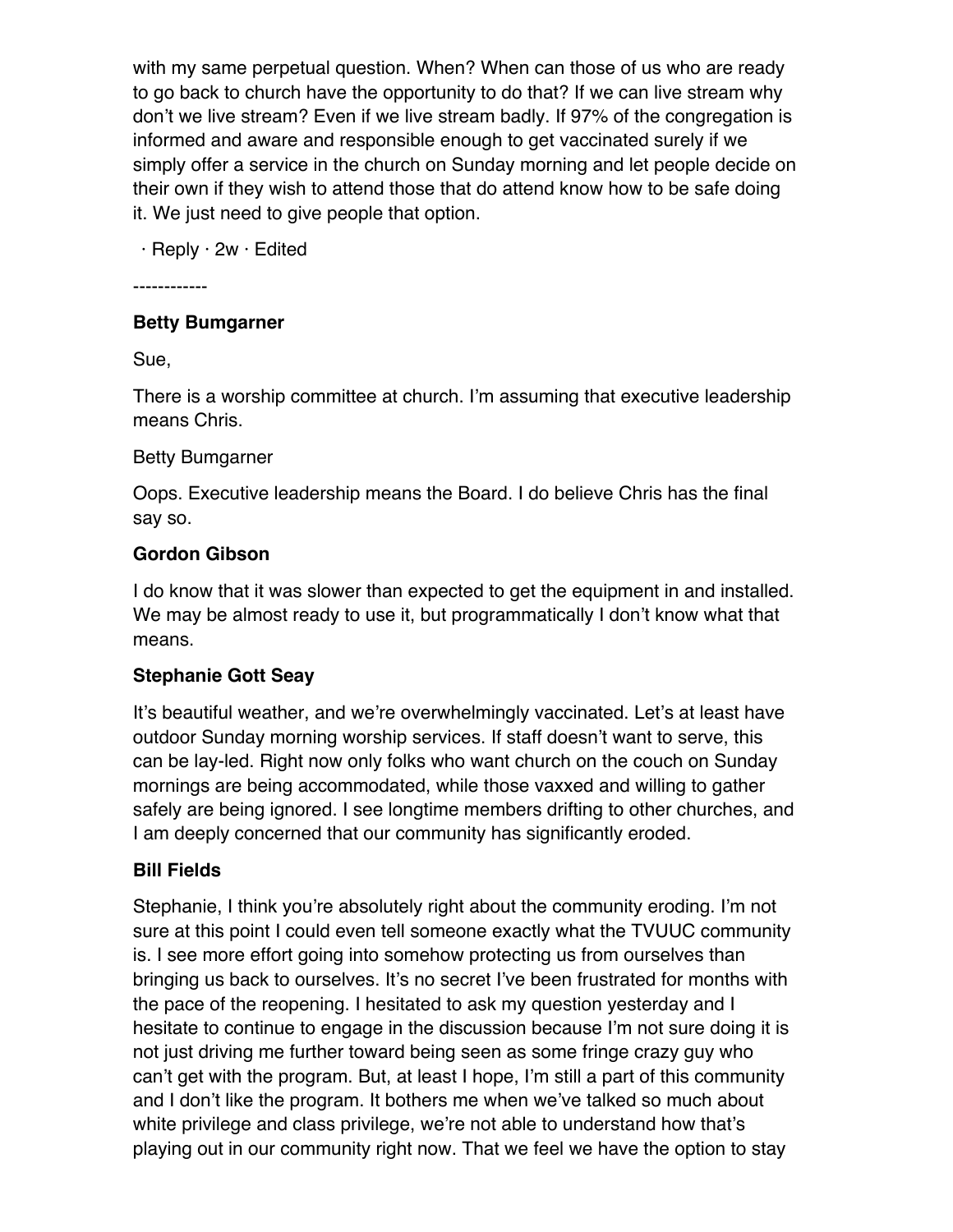closed as long as we want, to craft long, involved processes, to engage in long discussions, and move as slowly as we like seems to me very telling. The reality is most working folks and folks of color have no choice every day but to engage with the world, work in the world, move through the world, live in the world as it is, Covid or not. What we're doing seems to me the very definition of white middle class privilege. As is the assumption that everyone has access to and is comfortable with technology, that Zoom is a part of everyone's normal day, that anyone can get on line and is in a position to be on line at any time. I think in trying to be safe and cautious we are destroying the very community we are trying to protect.

# **Anne Whitney**

I've been giving this more thought. I'm a psychologist in private practice and went to totally telehealth as did everyone in my practice early in the pandemic. Once I was vaccinated, I began to give vaccinated clients the option of

in person sessions. I did not change this when we surged again, despite slightly higher risk to myself, because I believe in person sessions are better than telehealth in many ways. I respect anyone's wishes to remain in telehealth and about a third of my clients continue in that mode. Perhaps this is why I don't understand TVUUC remaining closed. People can have the option to remain distanced, and those willing to assume a slightly higher risk to get the enhanced benefit of in person church services should be, in my opinion, accommodated.

# **Aisha Brown**

I know people are afraid of this "break through" virus idea among the vaccinated. This may help someone. An elder physician explains why he thinks that vaccinated people are not carrying enough virus to spread the virus as much as people fear.

#### https://www.youtube.com/watch?v=PU1JMwCmZR4&t=377s

# *I***ndya Kincannon**

Is the member survey still open? I didn't see the link in my email or on here, though that is likely my oversight. FWIW, I would welcome a return to in-person services, with COVID safety protocols, for those who feel safe doing so, while continuing … See More

· Reply · 1w

# **Angela Hoffman**

Indya Kincannon No, the survey has been closed; we collected responses between September 10 - 19. A summary of the results can be viewed at the link below, along with the updated TVUUC COVID-19 policy guidance document that was released at the same time.

https://tvuuc.org/tvuucs-updated-covid-19-policies-and.../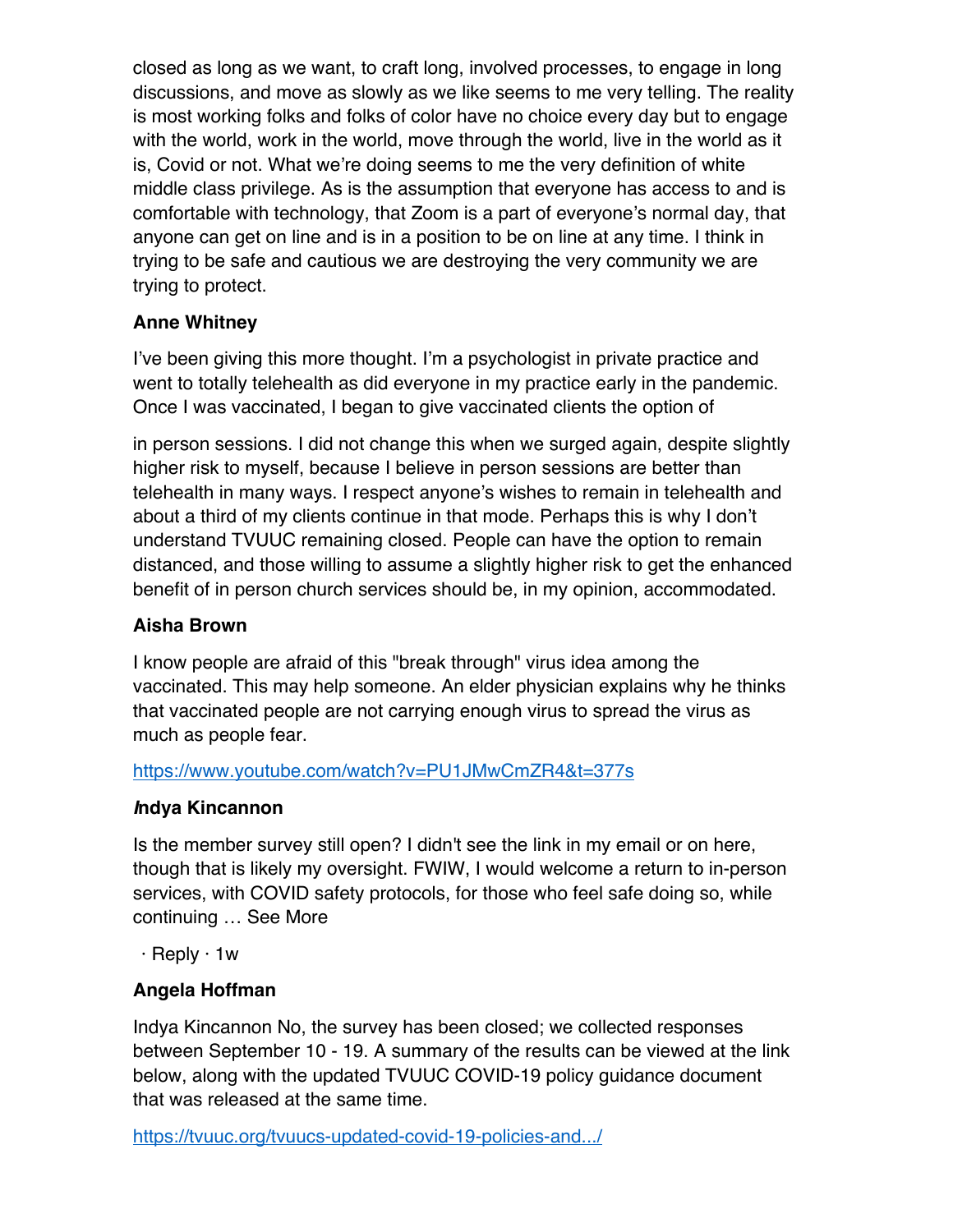# **Kenneth M. Moffett**

The community has indeed eroded, that seems clear to me. In-person gatherings are essential for a sense of community.

# **Steve Seay**

Kenneth M. Moffett Thank you and Mayor Kincannon for your comments.

· Reply · 6d

# **Barbara Catherine Johnson**

I agree with all those who feel our reopening response has been so extreme we've eroded our church community. Every day I go to work, go to the gym, go to stores, go to restaurants, but I can't go to my church, even though it's probably the most vaxxed place in town. It's been so long now I don't even feel like I have a church anymore.

· Reply · 3d

# **Stephanie Gott Seay**

Barbara Johnson I'm so sorry, Barbara. Please know that you are loved and valued. We who are willing to gather safely are still here and we are becoming more vocal and working for a lay gathering on Sunday mornings. For many folks, just the opportunity to gather on Sunday mornings in the reclaimed, sacred space of our sanctuary and be present with our community — with full precautions — would be a lifeline.  $\blacktriangledown \cdot$  Reply  $\cdot$  3d

# [47:00]

Ken added that he knows of some individuals who had not filled out the survey either because they were unaware of it or of the associated deadline. He said that he had not reviewed the comments and was uncertain of the degree to which they governed or guided Board decisions. The same holds for comments on social media that he does not participate in. He believes there is a considerable sentiment in the congregation for opening the church. Although personally inclined toward opening, he supports the framework in part because the statistics are moving in the direction of the threshold supporting opening also and he looks forward to getting together again with Stephanie and other church friends. Stephanie reminded him of the 'Church of the Crafty Bastard' meeting often on Sunday afternoons. Chris reminded anybody who wishes to bring any matter to church attention to send email to <Board@tvuuc.org> because the Board is the policy making body and the executive operates within those parameters. [49:28] Ryan noted that the survey comments are one tool and avenue of communication about these issues in addition to the Coffee Hour, emails addressed to Board members and via other small groups. He reflected that much of this feedback reflected sadness and frustration among members rather than anger, but that the decision to remain closed in the face of rapidly rising delta variant numbers was the right one. He noted that there are a number of members who are scared and that resource allocation forces consideration of the burdens upon staff by reopening when certain segments of the population, especially children and the immunocompromised, may be indirectly affected by this or may still be reluctant to return. Finding the balance between conflicting demands is essential and though it may be we have not yet found that balance, that is the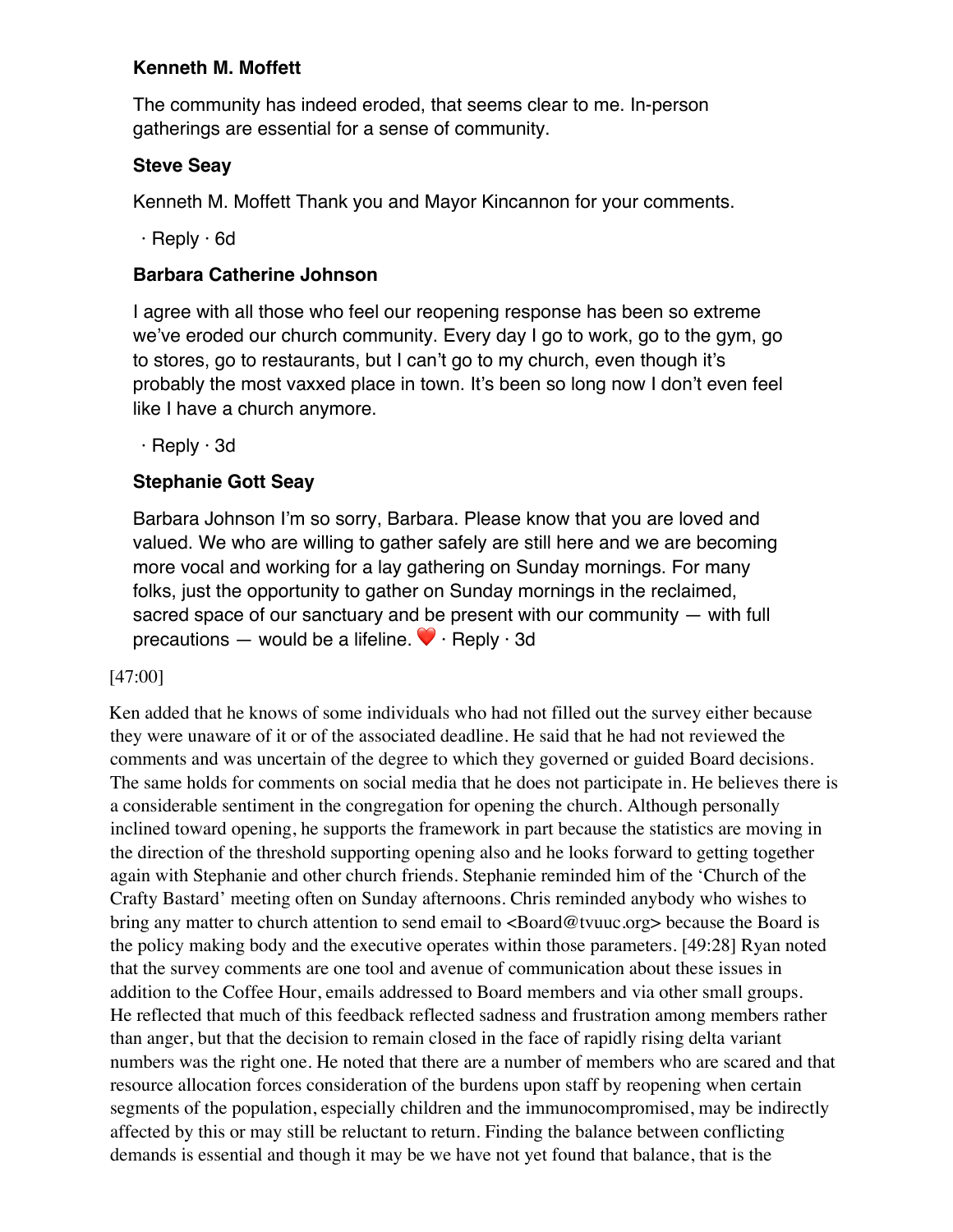necessary goal. [51:41] Chris noted that, when the delta variant emerged, groups that had been meeting in the church on their own stopped doing so. These behavioral changes were also monitored in the decision-making process. Now that there is increased readiness to return, that also must be taken into account. The changes in the outside reality over time have necessitated parallel changes in policy. As someone who has been involved in the RE Program, Stephanie expressed appreciation of Catherine Loya's implementation of outdoor RE activities for the children who cannot be vaccinated. She stated parallel programs for adults, even those who have received boosters and willingly mask, have been lagging. Linda noted that a degree of uncertainty in the policy oriented church community exists about who makes decisions. She has heard, for example, (1) that the COVID Task Force makes these decisions or (2) that Chris makes them or (3) that the Church won't open until anyone can come, vaccinated or not. Chris clarified that, acting as an executive, he can make immediate decisions within the parameters set by the Board without further consultation. A recent example of this was a warning from the FBI that on a certain date liberal churches might be targets of violence. On that date, as an executive decision, he told the staff not to come in to maintain safety. The same will apply to opening in the face of the coronavirus. [56:00] Noting the power of rumors in the congregation, which in his experience can be utterly false, Chris repeated his openness to calls and emails to set things straight. Different definitions of the relevant population to be considered in opening the Church emerged: (a) Knox County?, (b) Knox Metro?, (c) TVUUC members only?, (d) anybody from anywhere is welcome, as our front door sign proclaims?. Because all of us interact with others in the public outside the narrow TVUUC group, different conclusions will be drawn. [59:37] Mary expressed her growing appreciation as a new member of the Board of the myriad events and initiatives taking place in the Church, all of which point to reopening giving a growing sense of hope. In concluding, she expressed her feeling that the promise to survey participants that their responses would remain restricted to the Board, COVID Task Force and staff should be honored, lest any respondent feel betrayed. For the future, a content analysis requiring expertise she values but does not claim would be a valuable to help inform Church policy.[66:57] Claudia reported that the survey instrument was sent to 1,309 email addresses. Thirty-two point five percent (32.5%) opened that email. It was re-sent three days later to people who did not open it the first time. In the end, 316 people actually opened the email. After resending, an additional 119 people opened the survey email. She noted and others confirmed that this response rate was **excellent**, much higher than the Newsletter, for example. Additionally the survey was shared via various social media. She stated that the staff is ready and eager to resume services in the sanctuary. She has prepared it to accommodate 70 attendees in the sanctuary, the number that seemed reasonable resulting from social distancing. If more arrive, the Fellowship Hall and Lizzie Crozier French and Rooms A, B, and C can be used. We are ready when conditions permit! Ryan called on Angela to sum up before exiting from the ZOOM meeting because she is on vacation. She reported that when 128 people responded under such tight time pressure, that was a phenomenal response rate with a really large sample. She compiled and reported on the data in less than 24 hours. (Secretary's comment: that too is phenomenal.) Though the names have been redacted, several of the responses refer so clearly to life events that they are even identifiable to her as a relatively newcomer to the church. To preserve confidentiality and balance, those remarks would have to be pulled entirely, further skewing the picture. She noted for Bill's sake that she had intentionally not used the word 'family' in the survey. At this point, it was decided by consensus to include several emails to the Board in the minutes, which appear here if not included elsewhere:

Dear Board,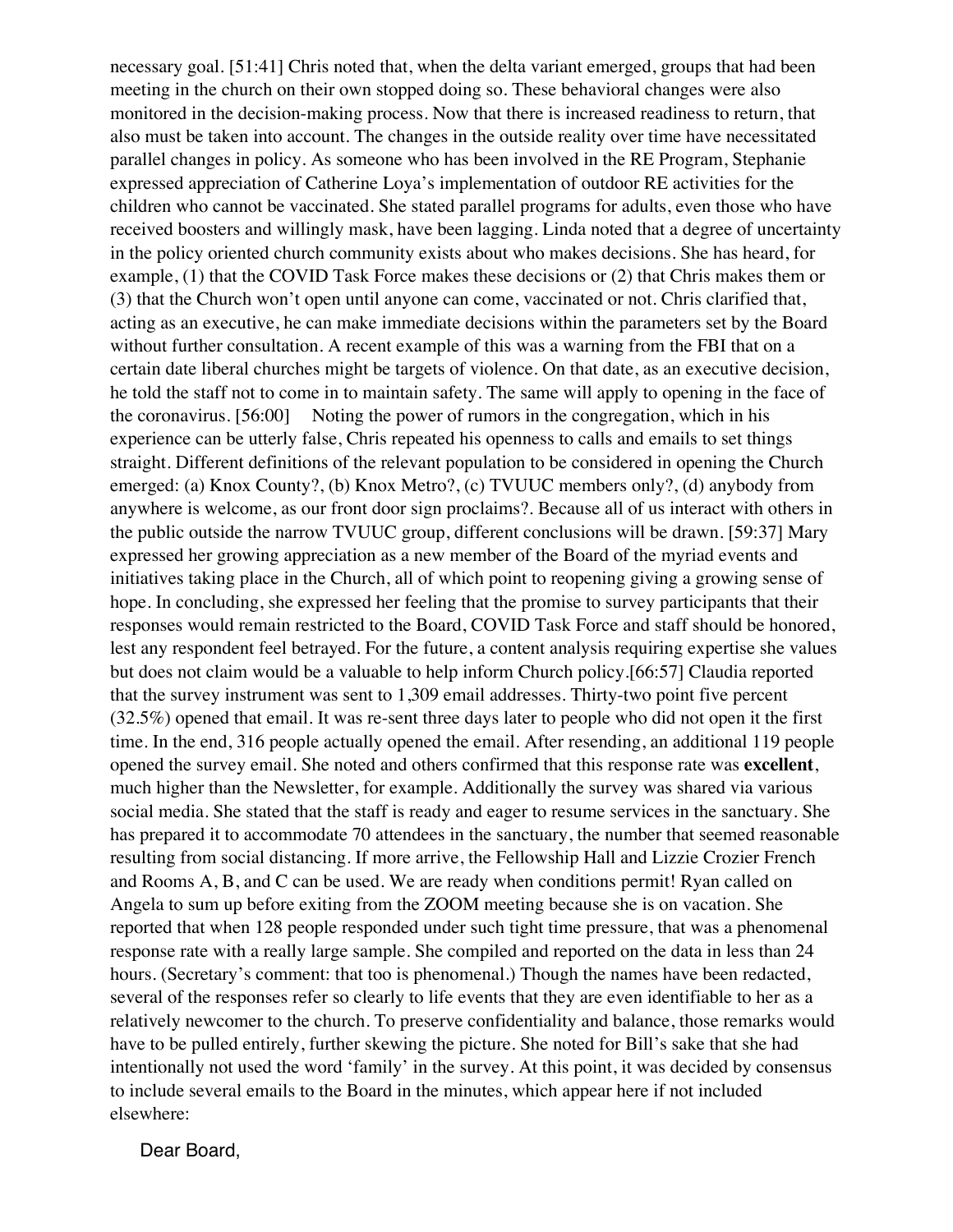I filled out a questionnaire a while back about reopening the church; here I hope to better explain my responses.

I need the fellowship of human beings in person. Masked is fine, but online is not. I need to run into old friends, hear stories, give hugs (after respectfully asking first!), hear music (and sing, even masked), and meet new people. The church was long an anchor of shared community for Ken and me among our otherwise disparate interests.

I need a church that is open, not closed; that is welcoming, even if carefully so; that reflects and accepts our mostly vaccinated congregation. If some people do not feel safe attending, they should not, of course. But the majority should not be denied for the sake of a very few.

Ken and I attended one of the July Fellowship Hall viewings of an online service. About 15 people were there. When Ken later asked via email for volunteers to join the art committee, almost every respondent was someone who attended that same July service -- people we had recently seen in person. There is no substitute for personal contact.

We have a large sanctuary that generally allows plenty of room for spacing.

It is possible that the original metrics for reopening, which were established in the early days of Covid, under different information, are no longer the best metrics. Perhaps they could be reconsidered.

Respectfully, Cindy and Ken Moffett [75:27]

#### **4. Role and Authority of the COVID Task Force**

Discussion turned to Nathan Paki's concerns with the Church COVID policy. [77:00] Nathan began by thanking the Board and Church staff for their good work. He wanted to address what he called "COVID Task Force overreach." Referring to his October 4 online request for using Church space, he was informed by the Church office that his request had been forwarded to the CTF for consideration at its meeting on October 7, where it was denied. He stated that "the decision was unilaterally made by Ms. Hoffman without consulting other members of the task force." He said that he had been told several times that the CTF acts in an advisory capacity and the Board and Executive remain the ultimate authority on usage requests. He asked these questions: (1) If the CTF is acting in advisory capacity and the Board retains ultimate authority, why is the CTF making rental decisions?  $[79:17]$ , (2) Shouldn't the CTF refer requests to the Director of Administration for decisions? (3) Why does one person on the CTF have all the decision-making power without input from the Committee or the Executive Team? He made the following additional observation: At the last CTF meeting, Ms. Hoffman referred persons questioning the church re-opening policy as "angry people." In almost twenty years of association with the church, even in contentious situations, he had never heard people being called "angry". This conflicts with the Church covenant and he questioned whether Ms. Hoffman should continue to serve on the CTF or, if the Board does not remove her, she should recuse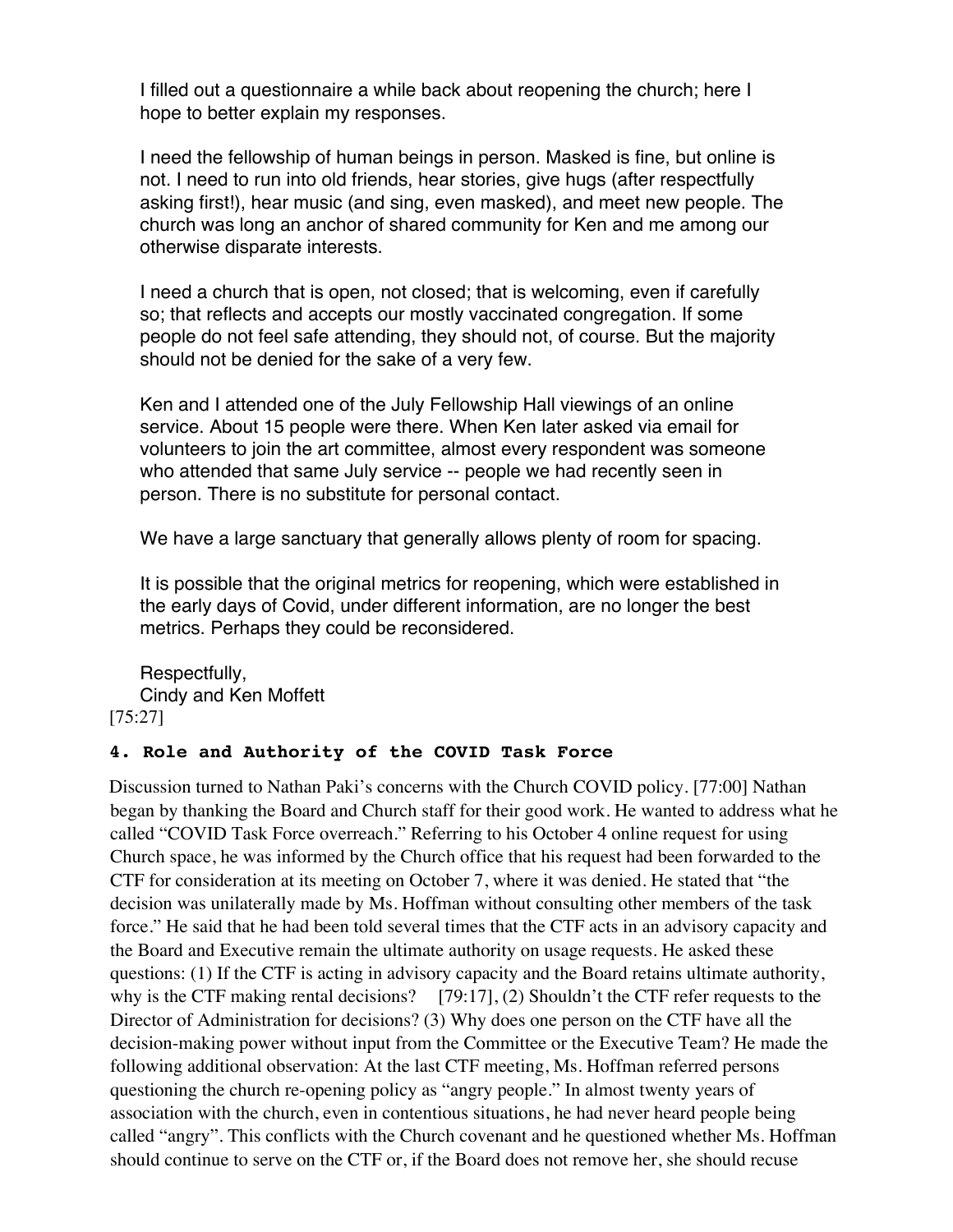herself from decisions regarding use of Church facilities. Chris responded by saying that Angela was speaking to the policy, which was about eating and drinking and the necessity of keeping the masks on. It was a Board policy that was applied to other groups, including the Art Committee Music Committee hosting events where snacks and drinks were to be provided, where permission was denied. The Church understanding was that Nathan's request included the providing of drinks, which was the decisive point in declining the request. She was speaking in conformity with policies set by the Board. [81:46] Nathan said that he had not seen statements to this effect in the Board minutes he had examined. If the Board has established the policy, the office should be communicating these decisions. It should not be going through the CTF where one person denies the request. Chris repeated that it was not a one person decision, though one person spoke in the meeting on the issue, because the policy had already been set. [82:34] Nathan expressed that he did not appreciate that persons dissenting from the closure policy were referred to as "angry people". Chris noted that the Church welcomes dissent and disagreement and welcomed presentations to the Board as the appropriate place to raise these issues, but the CTF was operating within policies set by the Board. [83:00] At Chris' invitation, Claudia clarified that any email addressed to CTF is automatically also sent to Chris, Claudia as Church Administrator, the entire Executive Team, Board members and TVUUC staff as well as certain members of the congregation with health and medical backgrounds. [84:51] The typical process is that one person from the CTF may respond, but that does not mean that the CTF as a whole has not seen, discussed or made a finding on the issue. That could partially explain why it looks like a specific person has made a decision, but this appearance is inaccurate. Because the rental policy is new, the proposed event by Nathan and the Art Committee were the first two such events on which a decision had been made. [86:10] Whereas, previously, rental requests were made with the Church Administrator and run through the Executive Team to ensure lack of conflicts, the process has become more complicated because of the Board-established COVID safety guidelines. As a result, Claudia says she consults with the CTF on the current community COVID status and its effect on the decisions to be made on rental requests. Bottom line, a number of people are in on these discussions and decisions, even though only one person makes the final statement of approval or denial. [87:20] Linda observed that she had not seen this request. Nathan said he had submitted it on line through the website. Chris confirmed that the application and approval process is in a process of change with a goal to providing a check-off list to streamline both applications and decisions given the stages of COVID in the community and the coordinated differences of permissible activities. [88:09] Jeff called attention to the fact that the September 21 minutes just approved earlier in this meeting contained these details of COVID levels and permissible activities for each level. Until they were approved, the minutes of the September meeting were not made available to the congregation at large. These policies governed what Angela, speaking for the Board, had said. Ryan confirmed that the decisions made on October 7 were subject to the policies decided by the Board on September 21, but had not yet been promulgated to the congregation. [89:40] Stephanie observed that Nathan believed Angela had made a decision without the authority to do so. Chris reiterated that Angela was stating Board policy and articulating decisions on that basis, not making an individual decision. Both the Art Committee and Music Committee proposals had already been denied on the same basis and that there was no difference in treatment of Nathan's request from others. [90:20] Stephanie asked if there had been a specific vote on Nathan's request. Chris said that the question was if his request was in compliance with the decided policy, and it was not. There have been other requests for events with food and drink and they had been uniformly denied on this same basis of conformity with Board policy. As a result, no vote had seemed necessary. [91:13] He stated his conviction that, given the promising and rapid downward trends in community risk levels, events with food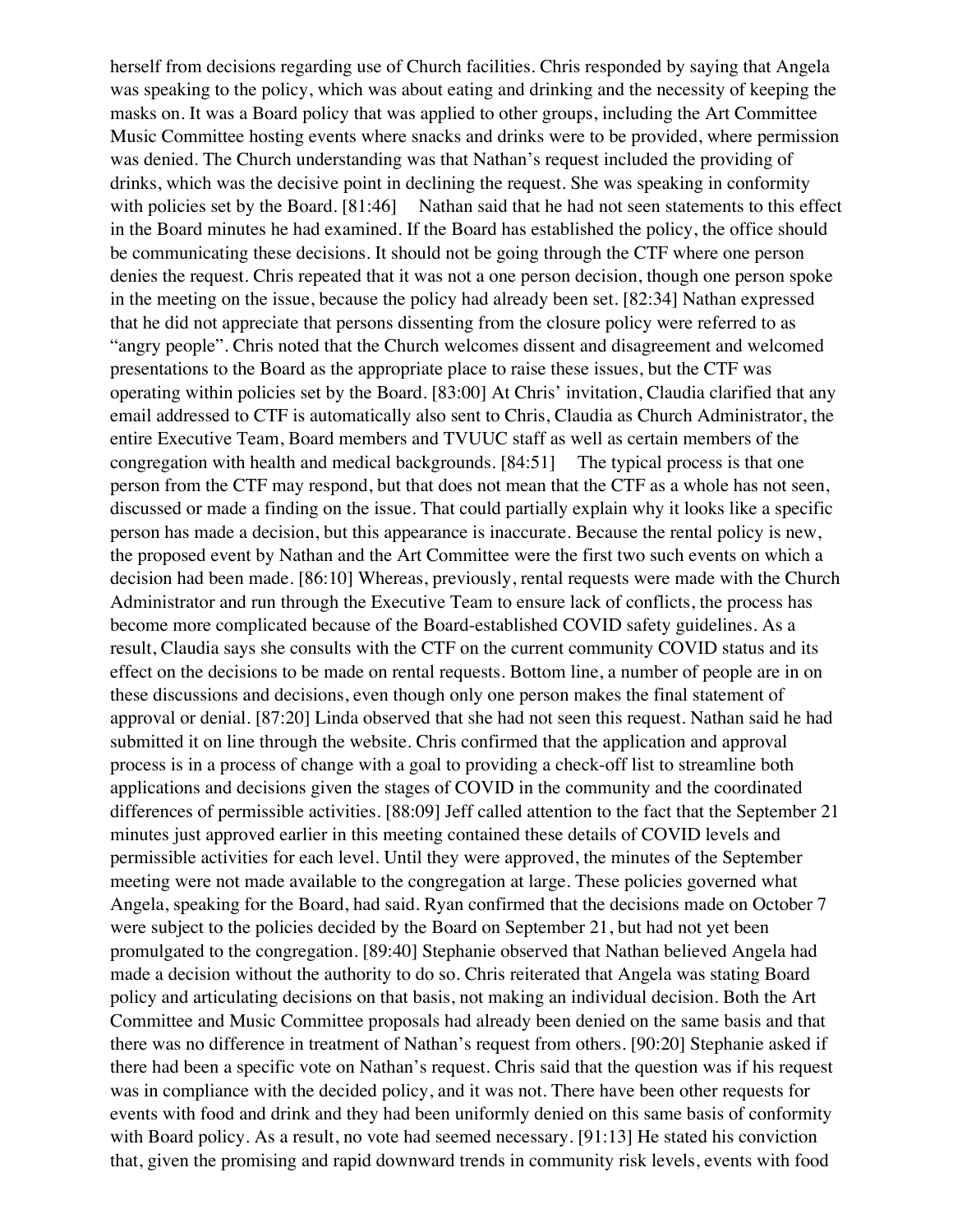and drink will soon again be ok. Like others, he looks forward again to potlucks. Matthew said he could not quite understand Nathan's objections. He believed in the light of collaborative procedures among the CTF, the Board and the Executive, the decisions were not singlehanded, but that all these groups eventually speak with one voice. With particular regard to the CTF, Nick and Angela are co-chairs. Matthew stated his agreement with Angela's assessment that food and drink sufficed to deny the request and was puzzled why Nathan believed Angela was acting unilaterally. Nathan said he expected a deliberation and a vote. [92:43] Chris suggested that the process of decision may need to be made more visible and clear, but reaffirmed that the CTF through discussion and debate had hammered out a policy as a basis for consistent decisions on rentals of Church space. He welcomed the suggestion that votes be made known and the basis for decisions be stated and expressed the hope that policy decisions and differences not be personalized, but that a system for decisions be developed. Nathan clarified that his request was solely for Angela to recuse herself from rental decisions. [94:33] Matthew noted that Angela and Nick had been the glue holding the CTF together and praised the "incredible amount of work" she had done "going above and beyond" anything that could have been asked of her. Ryan echoed this sentiment noting that Angela has been very careful to distinguish her analytical views from her opinions in CTF proceedings. He noted that Angela has reached out to him several times on congregational concerns in opposition to CTF and Board policies she had identified as needing his attention. [95:40] Chris added that she had also passed on to him pastoral care concerns that she had learned of through her work. He invited Nathan to consider that he had gotten an opportunity to reconsider his views after having learned additional information of which he may not have been aware and encouraged his continued engagement with the Church and continue engagement on matters of concern. [96:00]

#### **Matthew moved, Ken seconded that the Board direct the CTF to record their votes on each application for Church use to report the reason(s) for denial (based on Board policy) in such cases. This motion included Linda's friendly amendment. (NB: Vote taken about 20 minutes later.)**

Chris made a plea for patience, noting that the delegation of decisions from the Board and Executive to other entities such as the CTF was to facilitate MORE rather the FEWER activities and events, which had actually been the case. Making the transition from our previous in-person church services to live-streaming has been very time-consuming and has strongly impinged on his other pastoral duties. This is one compelling reason for such delegation. [105:52] Stephanie noted that the absence of a charter for the CTF was a factor obscuring the decision processes. Matthew reminded discussants that the title Task Force, not Committee, was chosen specifically because their work to be done was conceived as of [hopefully] short-term duration. [107:03] Jamie asked that we all must show some patience grace in this unprecedented and extraordinarily fluid situation requiring action at a pace faster than guidelines can be crafted, meetings be held, minutes be distributed. [109:33] Chris pointed out that we, as a welcoming congregation, must be especially welcoming of members new to the congregation who have voluntarily taken on burdensome duties. We need to remain aware that a word used may be perceived in a way that was not intended. [110:00] Claudia reminded participants that the CTF meetings every other week are open and she will post the ZOOM link for them. Further discussion clarified that proposals to the CTF or various committees are welcome and not pre-judged. [114:35]

#### **Mary called the question on Matthew's motion. Eight in favor, Linda opposed. [118:30]**

In response to Linda's question, Ryan and Chris said that Church re-opening will occur at the HIGH risk level identified on the website <covidactnow.org>. Knox County had been at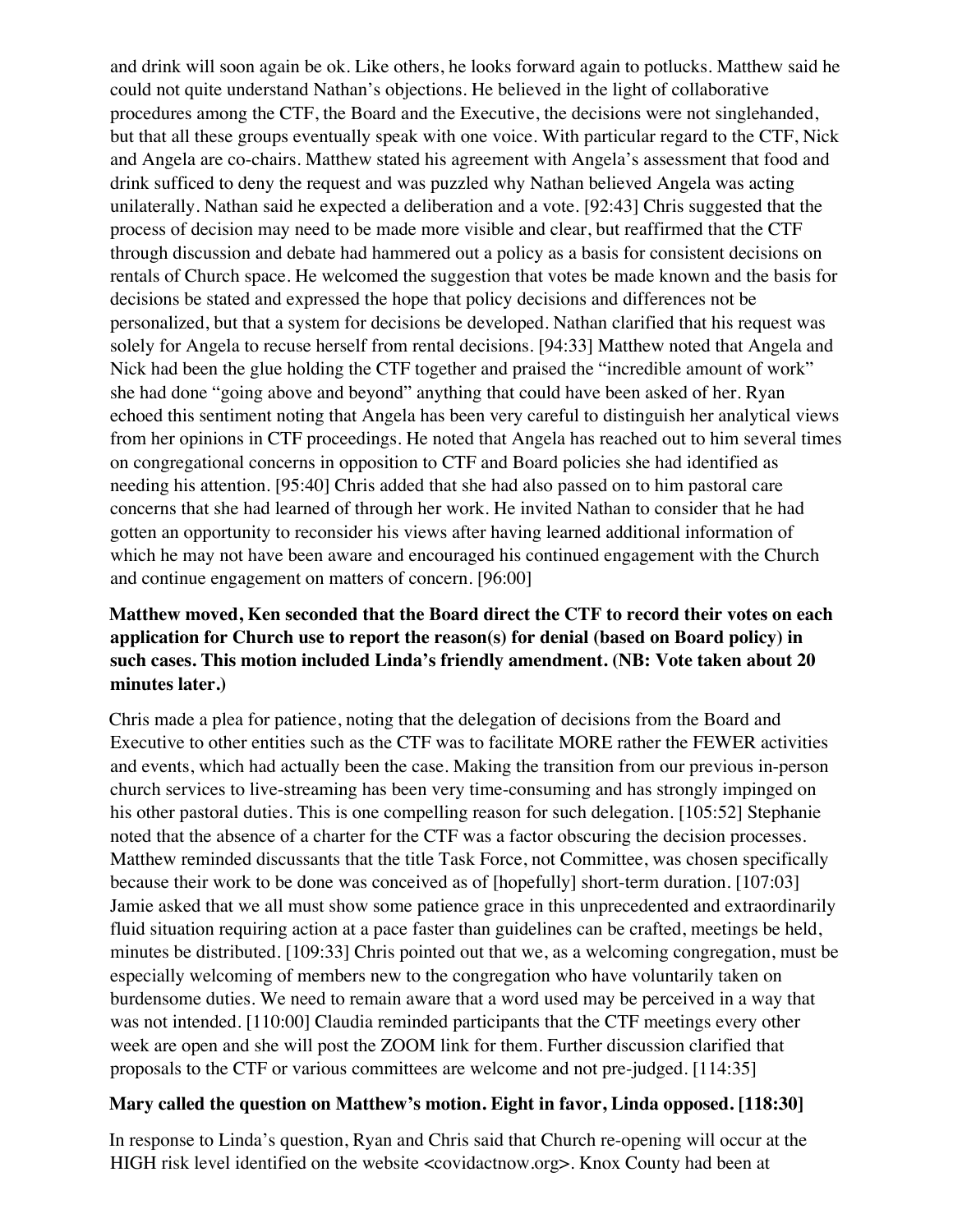**SEVERE**, was currently at **VERY HIGH**, and **HIGH** is expected very soon. Attendance will be permitted for those masked and vaccinated, but the determination of vaccination status will be on the honor system, another possible point of contention. Exit Bill from meeting. [120:57]

#### **5. Technology Task Force**

In view of the length of the meeting, Ryan provided an informational update on the Technology Task Force. A charter has been drafted and will be circulated to the Board in advance of the next meeting. The intent of the charter is to turn the TTF into a standing committee that will help set policy for the Church use of technology and create procedures for that. [121:31]

#### **6. Personnel Committee**

The next issue was the reconstitution of the Church personnel committee that had fallen dormant. He invited Linda's input on this matter. Linda reported that the committee should have at least five members. John McNair has indicated he would not continue to serve. Whether Susan Kovac would continue on the Committee was uncertain. Barbara Taylor is a continuing member. Rhiannon Ducey has agreed to serve for another year, so we will need possibly three or four additional members to bring the committee to full strength. She reported discussions with Ryan about whether Board members could serve on the Committee. Claudia confirmed that that had been the case in the past. Further discussion turned on the question of how personnel committee members were to be identified and installed because of decisions taken at the last congregational meeting: Is the Chair identified by the Nominating Committee or appointed by the Board? Ryan clarified that under current procedures the Board appoints the Chair. [126:51] Ken asked if the Board is in a position to identify and appoint members at this point. Further discussion of procedures and candidates was deferred to the next Leadership Team Meeting. [127:51]

#### **7. Membership Committee**

Linda confirmed that a charter for this committee was needed to identify its purpose. That was also the consensus of the committee members. Trevor Palmer was mentioned as one committee member, but it seemed unlikely that he would be the person to draft a charter. Jody Hamilton is listed on Realm as a member, as was Justina as a Board member. Other names mentioned were Ted Jones, Ken Kitchen and Paige Shimer as people to reach out to as possible continuing members. [130:56] A clear role for the committee going forward was not formulated. In the past, the committee members assisted in the membership classes and planning a new member brunch. The disruption of in-person events by COVID had interfered with this. Linda expressed willingness to help with the charter. Chris said he would look for documents regarding past committee organization. Justina agreed to continue as Board liaison and she asked Claudia to provide the names of those who had worked on these issues in the past. [132:31]

#### **8. Other Committee Issues**

The matter of committee reporting was discussed briefly and Chris expressed his willingness to circulate a document with a summary of previous reporting procedures for Board consideration. [134:11] Mary reported from the Stewardship Committee that Taylor Thomas was set to complete his calls to people who had pledged and that he was happy that pledges had increased to